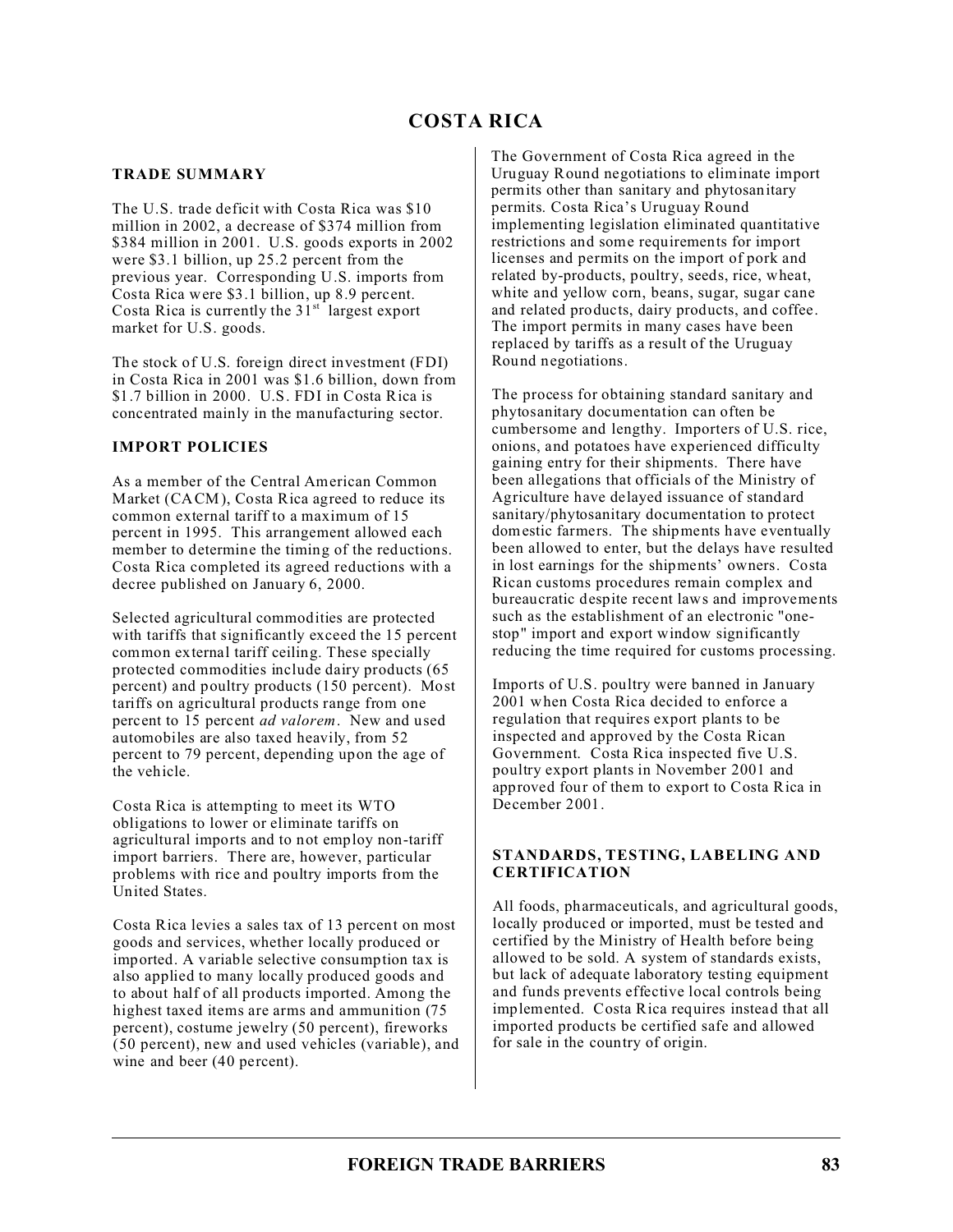## **GOVERNMENT PROCUREMENT**

Costa Rica's government procurement system stipulates that public entities with annual budgets of more than \$200 million are generally obliged to issue public tenders for purchases over approximately \$3 million. Entities may make purchases through tenders from a registered suppliers list for amounts between \$130,000 and \$3 million. Purchases under \$130,000 may be made from a list of pre-selected bidders. Costa Rica is not a signatory of the WTO Agreement on Government Procurement.

Recently, a growing number of U.S. exporters and investors are reporting unsatisfactory experiences when responding to Costa Rican government tenders. For example, the Government of Costa Rica has, on occasion, suddenly annulled and rebid tenders after the financial analysis was completed and awards granted. The Government of Costa Rica has also substantially modified tender specifications midway through the process. The bidders in these cases were also forced to bear the costs associated with these changes.

## **EXPORT SUBSIDIES**

Incentives for non-traditional exports, including the tax credit certificates (CATs) and tax holidays, were phased out in 1999. Tax holidays are still available for investors in free trade zones, unless tax credits are available in an investor's home country for taxes paid in Costa Rica.

## **INTELLECTUAL PROPERTY RIGHTS (IPR) PROTECTION**

Inadequate enforcement of Costa Rica's intellectual property laws remains a U.S. concern. In recognition of improvements by the Costa Rican government to IPR laws and enforcement, however, the United States moved Costa Rica from the Special 301 Priority Watch List to the Watch List in April 2002. While many elements of Costa Rican intellectual property laws appear to be compliant with TRIPS requirements, the country's criminal codes have certain weaknesses that limit effective deterrence of intellectual property crimes. Among the important steps the Costa Rican government has taken recently to improve intellectual property protection are increased raids on companies, the formation of an inter-governmental intellectual property rights commission, and the training of judges and prosecutors on intellectual property laws. U.S.

industry remains concerned over draft legislation which stipulates lesser penalties for intellectual property crimes than for non-intellectual property crimes, and which decriminalizes some infringement. Costa Rica has prepared draft legislation which would increase the prison sentences and other penalties for IPR violators.

# **Copyrights**

Costa Rica's copyright law is generally adequate, but not uniformly enforced. The copyright regime was revised in 1994 to provide specific protection for computer software and in 1999 to protect integrated circuit designs. The Legislative Assembly ratified the WIPO Copyright Treaty and the WIPO Performances and Phonograms Treaty at the end of 1999. Piracy of satellite television transmissions by the domestic cable television industry has been curtailed, but some apartment buildings and hotels, particularly in areas not served by major cable service providers, continue to engage in satellite signal piracy. Unauthorized sound recordings, videos and computer software are also widespread, although some progress has been made in reducing such practices. Video piracy, for instance, has been significantly reduced in recent years.

# **Patents**

The Legislative Assembly ratified reforms to the Paris Convention for the Protection of Industrial Property in 1995. The new patent law extended the term of protection for a patent from 12 years to 20 years from the date of grant for all inventions, even those previously considered "in the public interest," which only had patent protection for as short as one year, in apparent violation of the WTO Agreement on Trade-Related Aspects of Intellectual Property Rights (TRIPS). Problems remain, however, for pharmaceutical companies seeking to protect the use of data submitted for regulatory approval, in that such data are not being protected from unfair commercial use by unauthorized third parties.

## **Trademarks**

Counterfeiting of well-known trademarks occurs frequently in Costa Rica. Legal recourse against these practices is available in Costa Rica, but may require protracted and costly litigation. The Costa Rican authorities have recently intensified efforts to raid businesses and confiscate property, especially clothing, which is infringing on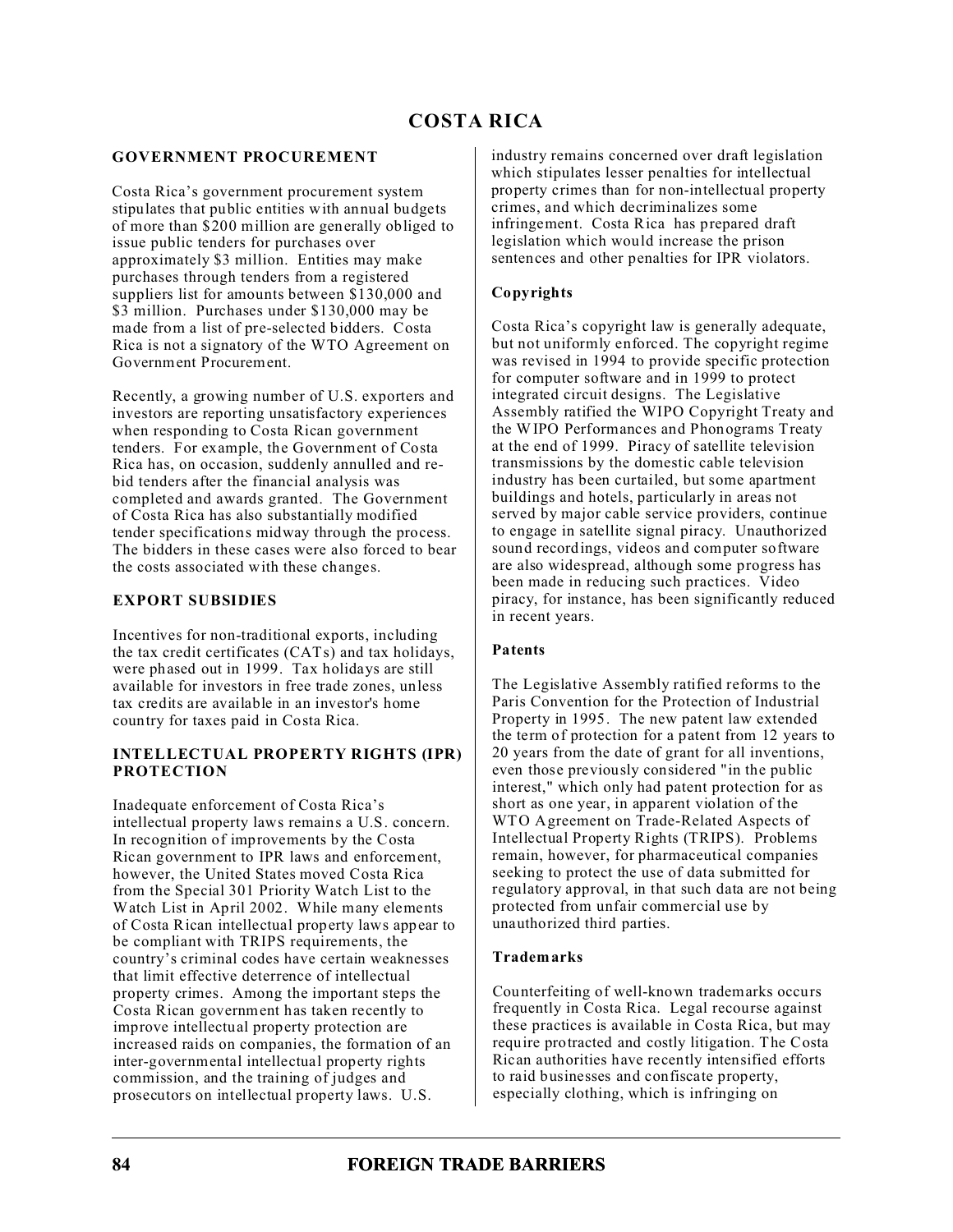# **COSTA RICA**

registered trademarks. However, Costa Rican authorities require that trademark owners post a 25 percent bond before enforcement officials will move to seize a shipment of counterfeit goods.

#### **SERVICES BARRIERS**

Costa Rica's insurance, telecommunications, electrical generation and distribution, and petroleum distribution industries are state monopolies. In addition, there are restrictions on the participation of foreign companies in some private sector activities, such as customs handling, medical services, and other professions requiring Costa Rican registration and long-term residency of the persons providing the services. The Costa Rican government is seeking private sector partners to manage the state-owned ports and railroad system.

Costa Rica has ratified its commitments under the 1997 WTO Financial Services Agreement and accepted the Fifth Protocol of the GATS. Under this agreement, Costa Rica committed to allow foreign financial service providers to establish 100 percent owned bank subsidiaries in Costa Rica to provide lending and deposit-taking services, leasing services, credit card services, and financial information services. Costa Rica made no commitments in the WTO for the provision of securities trading, underwriting services, or any type of insurance services.

Financial reform legislation enacted in 1995 eliminated state-owned banks' monopoly on checking accounts and savings deposits of less than 30 days and allowed private commercial banks to access the Central Bank's discount window beginning in September 1996. However, private commercial banks are required to provide 17 percent of their checking account deposits to state-owned commercial banks and/or to open branches in rural areas of the country to qualify for the benefits of the law.

Foreign individuals wishing to participate in some sectors may be discouraged by regulations governing the practice of a profession. For example, medical practitioners, lawyers, certified public accountants, engineers, architects, teachers, and other professionals must be members of an officially recognized guild (*colegio*) which sets residency, examination, and apprenticeship requirements.

The Costa Rican constitution grants a monopoly over the insurance sector to the National Insurance Institute (INS). The INS also provides fire department services and owns and manages medical/rehabilitation clinics.

## **INVESTMENT BARRIERS**

The slow pace of Costa Rica's legal system has been cited as an investment barrier by many U.S. investors, some of whom have been discouraged from pursuing business opportunities in Costa Rica out of concern for their ability to receive prompt legal protection. According to some estimates, a commercial dispute within the Costa Rican legal system can take an average of 10 years to be resolved. Another concern to existing and potential U.S. investors is the Costa Rican Constitutional Court's consideration of "*recursos de amparo*," or challenges against acts by the authorities that may be considered illegal, and to review legislation and regulations.

Costa Rica's constitution and the expropriation law make clear that expropriations are to occur only after full advance payment is made. The law applies to Costa Ricans and foreigners alike. Two older expropriation cases remain unresolved despite improvements in the legal framework. Invasions of land by organized squatters do sometimes occur. The U.S. Government has urged the Costa Rican Government to provide prompt, adequate and effective compensation for expropriated lands, to improve security, and to protect property owners.

State monopolies cover electrical generation and distribution, as well as petroleum refining. An electricity co-generation law enacted in 1996 allowed some private-sector participation (limited to 15 percent of the total market) in the production of electricity, but not in its transmission. This law has since been modified to permit the private construction and operation of plants under buildoperate-transfer (BOT) and build-lease-transfer (BLT) mechanisms, but the operator must have at least 35 percent Costa Rican equity. Legislative proposals to open the electricity and telecommunications sectors to investment and competition were abandoned in 2000 in the wake of large-scale demonstrations against reform and a Supreme Court ruling against specific legislation under discussion. Existing private power producers have had their long-term, fixed-rate contracts challenged by certain Costa Rican